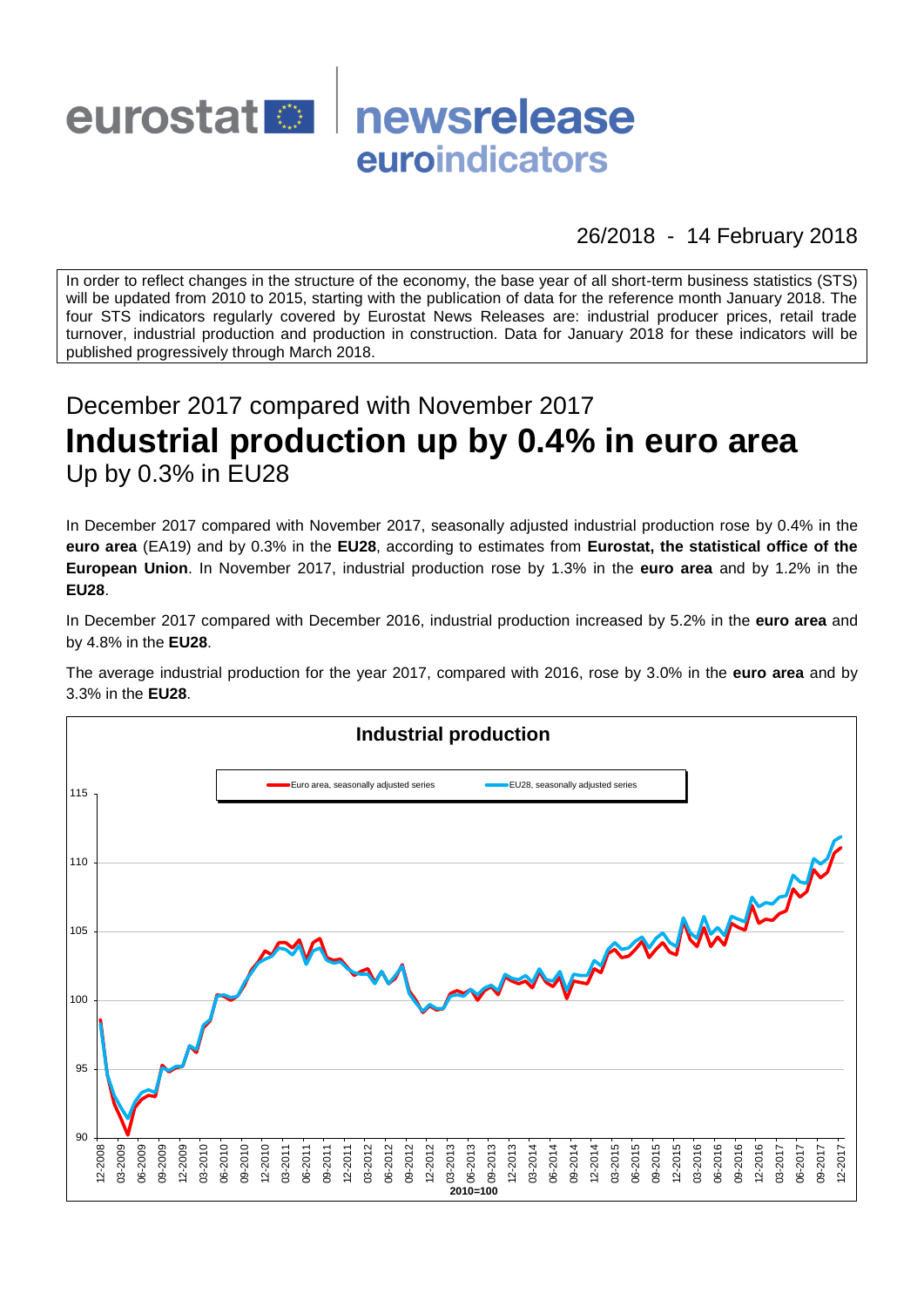# **Monthly comparison by main industrial grouping and by Member State**

The increase of 0.4% in industrial production in the **euro area** in December 2017, compared with November 2017, is due to production of durable consumer goods rising by 2.7%, intermediate goods by 1.4%, energy by 1.3% and non-durable consumer goods by 0.7%, while production of capital goods fell by 1.1%.

In the **EU28**, the increase of 0.3% is due to production of durable consumer goods rising by 2.6%, intermediate goods by 1.3% and non-durable consumer goods by 0.6%, while production of capital goods fell by 0.5% and energy by 0.3%.

Among Member States for which data are available, the highest increases in industrial production were registered in **Romania** (+3.8%), **Ireland** (+3.0%) and **Slovenia** (+2.7%), and the largest decreases in **Slovakia** (-2.7%), **Lithuania** (-2.6%) and the **Czech Republic** (-1.5%).

## **Annual comparison by main industrial grouping and by Member State**

The increase of 5.2% in industrial production in the **euro area** in December 2017, compared with December 2016, is due to production of capital goods rising by 7.6%, durable consumer goods by 7.4%, intermediate goods by 6.6%, non-durable consumer goods by 3.1% and energy by 0.6%.

In the **EU28**, the increase of 4.8% is due to production of capital goods rising by 7.7%, durable consumer goods by 6.7%, intermediate goods by 6.0% and non-durable consumer goods by 2.5%, while production of energy fell by 0.1%.

Among Member States for which data are available, the highest increases in industrial production were registered in **Romania** (+13.5%), **Slovenia** (+12.2%) and **Sweden** (+8.5%), and the largest decreases in **Croatia** (-2.5%), **Luxembourg** (-2.3%) and **Denmark** (-2.2%).

#### Geographical information

The **euro area** (EA19) includes Belgium, Germany, Estonia, Ireland, Greece, Spain, France, Italy, Cyprus, Latvia, Lithuania, Luxembourg, Malta, the Netherlands, Austria, Portugal, Slovenia, Slovakia and Finland.

The **European Union** (EU28) includes Belgium, Bulgaria, the Czech Republic, Denmark, Germany, Estonia, Ireland, Greece, Spain, France, Croatia, Italy, Cyprus, Latvia, Lithuania, Luxembourg, Hungary, Malta, the Netherlands, Austria, Poland, Portugal, Romania, Slovenia, Slovakia, Finland, Sweden and the United Kingdom.

#### Methods and definitions

The **index of industrial production** measures the evolution of the volume of production for industry excluding construction, based on data adjusted for calendar and seasonal effects.

**Seasonally adjusted** euro area and EU series are calculated by aggregating the seasonally adjusted national data. Eurostat carries out the seasonal adjustment of the data for those countries that do not adjust their data for seasonal effects.

Total industry covers [NACE rev.2](http://ec.europa.eu/eurostat/ramon/nomenclatures/index.cfm?TargetUrl=LST_NOM_DTL&StrNom=NACE_REV2&StrLanguageCode=EN&IntPcKey=&StrLayoutCode=HIERARCHIC) sections B to D. Missing observations from Member States for recent months are estimated for the calculation of the euro area and the EU aggregates.

#### Revisions and timetable

Compared with data issued in the News Release [6/2018](http://ec.europa.eu/eurostat/documents/2995521/8578876/4-11012018-BP-EN.pdf/44a78418-0c7c-41d0-921f-2705816e185f) of 11 January 2018, the monthly percentage change for November 2017 has been revised from +1.0% to +1.3% in the euro area and from +0.9% to +1.2% in the EU28. The annual percentage change has been revised from +3.2% to +3.7% in the euro area and from +3.5% to +3.8% in the EU28.

#### For more information

Eurosta[t database section](http://ec.europa.eu/eurostat/web/short-term-business-statistics/data/database) on short-term business statistics Eurosta[t Statistics Explained article](http://ec.europa.eu/eurostat/statistics-explained/index.php/Industrial_production_(volume)_index_overview) on the industrial production index Th[e weights of the Member States](https://circabc.europa.eu/w/browse/5e6d1e48-056c-4c6a-8278-3ab138bcf575) in the EU and euro area aggregates (See file EU-28\_EA-19\_NEWS\_RELEASE\_WEIGHTINGS\_2010) Eurostat €-indicator[s release calendar](http://ec.europa.eu/eurostat/news/release-calendar)

Issued by: **Eurostat Press Office Baiba GRANDOVSKA Tel: +352-4301-33 444 [eurostat-pressoffice@ec.europa.eu](mailto:eurostat-pressoffice@ec.europa.eu)** For further information on data: **Marko CIP Tel: +352-4301-34 858 [marko.cip@ec.europa.eu](mailto:marko.cip@ec.europa.eu) Media requests**: Eurostat media support / Tel: +352-4301-33 408 / [eurostat-mediasupport@ec.europa.eu](mailto:eurostat-mediasupport@ec.europa.eu) [EurostatStatistics](http://www.facebook.com/EurostatStatistics) www.[ec.europa.eu/eurostat/](http://ec.europa.eu/eurostat/) [@EU\\_Eurostat](http://twitter.com/EU_Eurostat)

ec.europa.eu/eurostat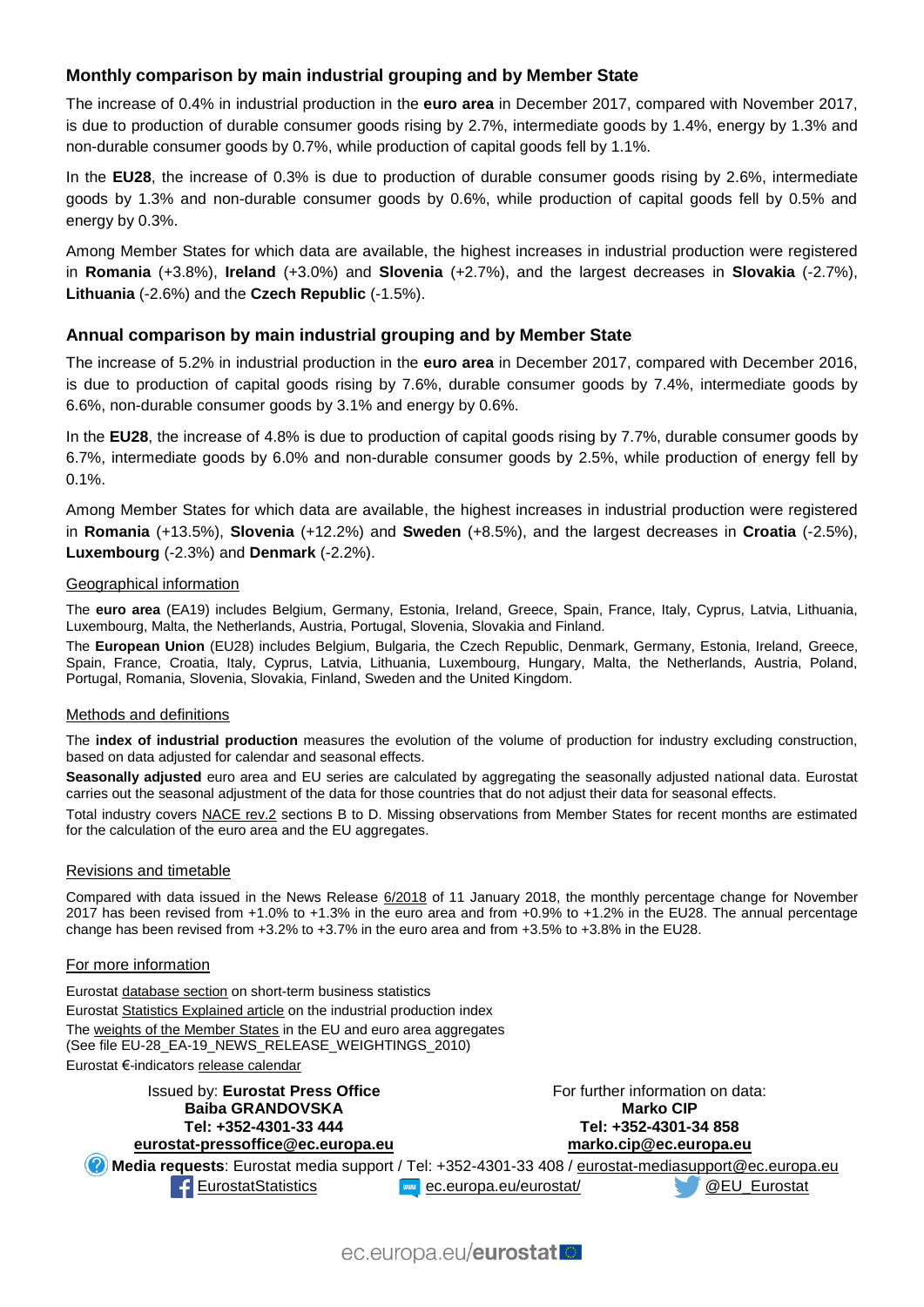# **Industrial production**

% change compared with previous month\*

|                            | <b>Jul-17</b> | Aug-17 | Sep-17 | <b>Oct-17</b> | <b>Nov-17</b> | <b>Dec-17</b> |  |
|----------------------------|---------------|--------|--------|---------------|---------------|---------------|--|
| <b>EA19</b>                |               |        |        |               |               |               |  |
| Total industry             | 0.4           | 1.5    | $-0.5$ | 0.4           | 1.3           | 0.4           |  |
| Intermediate goods         | 0.7           | 1.2    | $-0.4$ | 0.3           | 1.1           | 1.4           |  |
| Energy                     | $-0.7$        | 0.8    | $-1.0$ | 0.1           | 0.8           | 1.3           |  |
| Capital goods              | 1.0           | 3.4    | $-1.6$ | $-0.2$        | 3.5           | $-1.1$        |  |
| Durable consumer goods     | 1.0           | 1.6    | $-0.3$ | $-1.9$        | 1.6           | 2.7           |  |
| Non-durable consumer goods | 0.5           | 0.1    | 0.2    | 0.6           | $-0.1$        | 0.7           |  |
| <b>EU28</b>                |               |        |        |               |               |               |  |
| Total industry             | $-0.1$        | 1.7    | $-0.4$ | 0.4           | 1.2           | 0.3           |  |
| Intermediate goods         | 0.6           | 1.0    | $-0.1$ | 0.5           | 1.1           | 1.3           |  |
| Energy                     | $-0.7$        | 1.0    | $-0.7$ | $-0.3$        | 0.9           | $-0.3$        |  |
| Capital goods              | 0.4           | 3.4    | $-1.3$ | 0.2           | 2.6           | $-0.5$        |  |
| Durable consumer goods     | 0.2           | 1.5    | 0.2    | $-1.8$        | 1.3           | 2.6           |  |
| Non-durable consumer goods | 0.1           | 0.4    | $-0.3$ | 0.8           | 0.1           | 0.6           |  |

The source dataset is availabl[e here.](http://appsso.eurostat.ec.europa.eu/nui/show.do?query=BOOKMARK_DS-069583_QID_-53045BCF_UID_-3F171EB0&layout=TIME,C,X,0;GEO,L,Y,0;NACE_R2,L,Y,1;INDIC_BT,L,Z,0;S_ADJ,L,Z,1;UNIT,L,Z,2;INDICATORS,C,Z,3;&zSelection=DS-069583UNIT,PCH_PRE;DS-069583S_ADJ,SCA;DS-069583INDIC_BT,PROD;DS-069583INDICATORS,OBS_FLAG;&rankName1=UNIT_1_2_-1_2&rankName2=INDIC-BT_1_2_-1_2&rankName3=INDICATORS_1_2_-1_2&rankName4=S-ADJ_1_2_-1_2&rankName5=TIME_1_0_0_0&rankName6=GEO_1_0_0_1&rankName7=NACE-R2_1_2_1_1&sortR=ASC_-1_FIRST&sortC=ASC_-1_FIRST&rStp=&cStp=&rDCh=&cDCh=&rDM=true&cDM=true&footnes=false&empty=false&wai=false&time_mode=ROLLING&time_most_recent=true&lang=EN&cfo=%23%23%23%2C%23%23%23.%23%23%23)

| <b>Total industry</b> | <b>Jul-17</b> | Aug-17 | <b>Sep-17</b> | <b>Oct-17</b> | <b>Nov-17</b> | <b>Dec-17</b> |
|-----------------------|---------------|--------|---------------|---------------|---------------|---------------|
| <b>EA19</b>           | 0.4           | 1.5    | $-0.5$        | 0.4           | 1.3           | 0.4           |
| <b>EU28</b>           | $-0.1$        | 1.7    | $-0.4$        | 0.4           | 1.2           | 0.3           |
| <b>Belgium</b>        | 2.7           | $-0.9$ | $-2.1$        | 1.5           | 1.8           |               |
| <b>Bulgaria</b>       | 0.4           | $-0.3$ | 0.3           | $-1.2$        | 0.8           | 0.7           |
| <b>Czech Republic</b> | $-9.1$        | 13.8   | $-0.5$        | $-1.6$        | 3.5           | $-1.5$        |
| <b>Denmark</b>        | $-2.2$        | 3.6    | $-4.5$        | 2.1           | 1.8           | $1.2$         |
| Germany               | $-0.1$        | 3.1    | $-1.4$        | $-1.2$        | 3.4           | $-0.5$        |
| <b>Estonia</b>        | $-3.2$        | 0.1    | 2.8           | 1.6           | $-1.4$        | 2.5           |
| Ireland               | 1.3           | 1.5    | 1.7           | 11.5          | $-9.5$        | 3.0           |
| <b>Greece</b>         | 0.4           | 2.9    | $-3.0$        | 1.3           | 0.7           | 0.8           |
| Spain                 | $-0.2$        | 1.3    | 0.2           | 0.7           | 1.1           | 0.9           |
| <b>France</b>         | 1.0           | $-0.3$ | 0.9           | 1.7           | $-0.4$        | 0.6           |
| <b>Croatia</b>        | $-1.3$        | 0.4    | 1.1           | 1.4           | $-1.6$        | 1.6           |
| Italy                 | 0.1           | 1.2    | $-1.3$        | 0.6           | 0.2           | 1.6           |
| <b>Cyprus</b>         | 2.2           | $-0.8$ | 0.1           | 1.2           | 2.3           |               |
| Latvia                | 0.1           | 1.2    | 1.4           | $-2.0$        | 0.6           | $1.3$         |
| Lithuania             | $-2.7$        | 4.5    | 2.2           | 1.8           | 3.9           | $-2.6$        |
| Luxembourg            | 0.7           | $-1.9$ | $-0.1$        | $-2.2$        | $-0.1$        | $2.5***$      |
| Hungary               | $-4.2$        | 5.4    | $-0.7$        | 1.2           | $-2.1$        | $1.2$         |
| <b>Malta</b>          | $-1.9$        | 6.3    | 0.0           | $-6.2$        | 2.3           | 0.7           |
| <b>Netherlands</b>    | 0.3           | $-2.0$ | 2.9           | $-1.2$        | 3.2           | $1.2$         |
| <b>Austria</b>        | 1.3           | 0.8    | $-0.4$        | 0.2           | 0.6           |               |
| Poland                | $-1.0$        | 3.1    | $-1.2$        | 1.7           | $-0.4$        | 1.9           |
| Portugal              | 2.3           | 4.5    | $-5.8$        | $-1.1$        | 0.4           | $-0.5$        |
| Romania               | $-1.2$        | 1.5    | $-0.6$        | 1.3           | 1.0           | 3.8           |
| Slovenia              | 0.7           | 1.5    | 2.0           | 0.2           | 0.9           | 2.7           |
| <b>Slovakia</b>       | $-3.1$        | 2.4    | 0.9           | 1.3           | 0.8           | $-2.7$        |
| <b>Finland</b>        | 0.3           | $-0.2$ | 0.3           | 0.2           | 0.7           | 0.1           |
| Sweden                | $-0.7$        | $-2.0$ | 3.2           | 1.1           | 1.6           | 0.9           |
| <b>United Kingdom</b> | 0.4           | 0.3    | 0.7           | 0.2           | 0.3           | $-1.4$        |
| <b>Norway</b>         | 1.0           | $-0.2$ | $-1.8$        | $-1.3$        | 0.3           | $-0.3$        |

\* Calendar and seasonally adjusted

\*\* Estimated by Member State

: Data not available

The source dataset is available [here.](http://appsso.eurostat.ec.europa.eu/nui/show.do?query=BOOKMARK_DS-069583_QID_-3986CD57_UID_-3F171EB0&layout=TIME,C,X,0;GEO,L,Y,0;INDIC_BT,L,Z,0;S_ADJ,L,Z,1;UNIT,L,Z,2;NACE_R2,L,Z,3;INDICATORS,C,Z,4;&zSelection=DS-069583UNIT,PCH_PRE;DS-069583S_ADJ,SCA;DS-069583INDIC_BT,PROD;DS-069583INDICATORS,OBS_FLAG;DS-069583NACE_R2,B-D;&rankName1=UNIT_1_2_-1_2&rankName2=INDIC-BT_1_2_-1_2&rankName3=INDICATORS_1_2_-1_2&rankName4=S-ADJ_1_2_-1_2&rankName5=NACE-R2_1_2_-1_2&rankName6=TIME_1_0_0_0&rankName7=GEO_1_2_0_1&sortC=ASC_-1_FIRST&rStp=&cStp=&rDCh=&cDCh=&rDM=true&cDM=true&footnes=false&empty=false&wai=false&time_mode=ROLLING&time_most_recent=true&lang=EN&cfo=%23%23%23%2C%23%23%23.%23%23%23)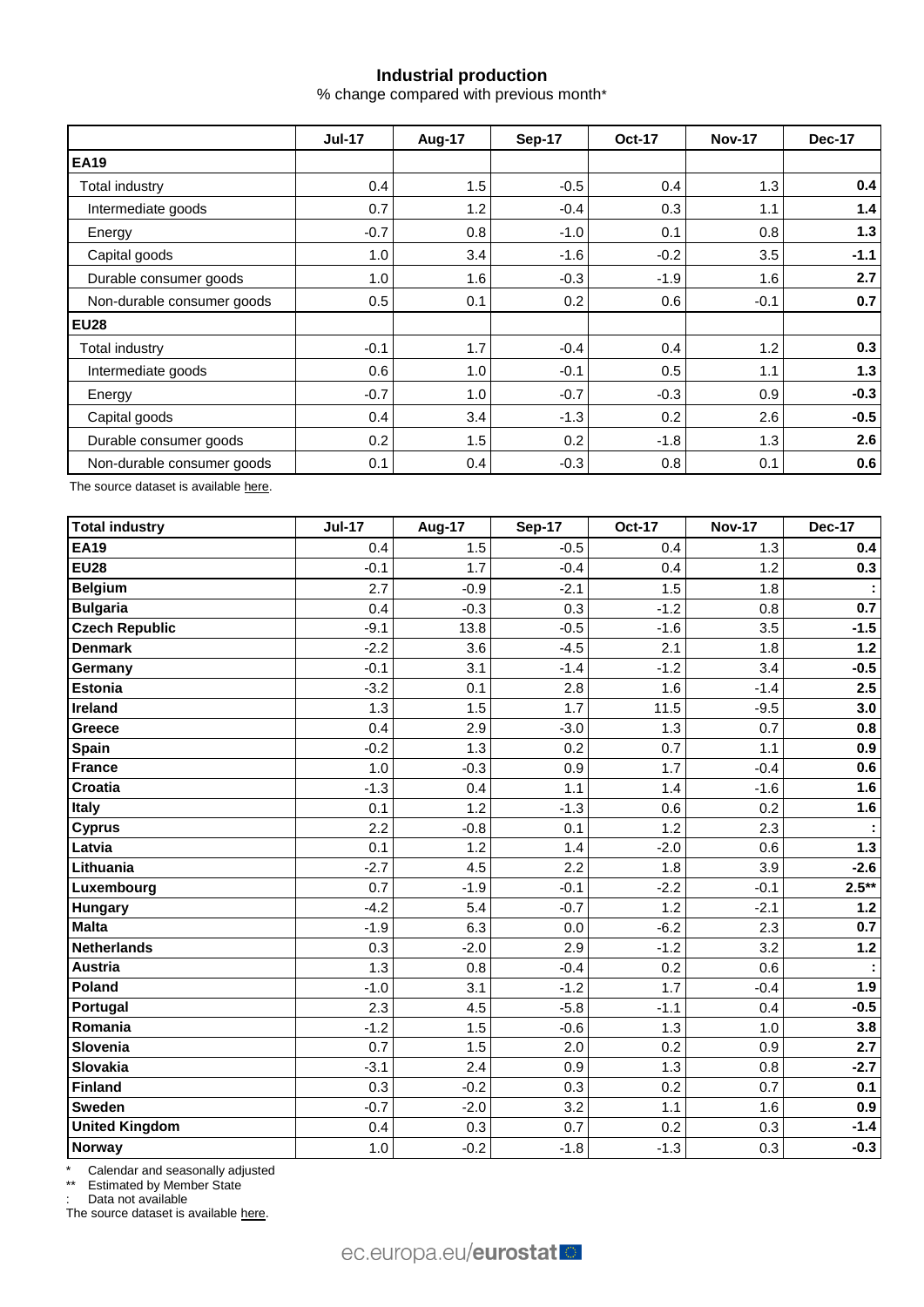# **Industrial production**

% change compared with same month of the previous year\*

|                            | <b>Jul-17</b> | Aug-17 | Sep-17 | <b>Oct-17</b> | <b>Nov-17</b> | Dec-17 |  |
|----------------------------|---------------|--------|--------|---------------|---------------|--------|--|
| <b>EA19</b>                |               |        |        |               |               |        |  |
| <b>Total industry</b>      | 3.7           | 3.9    | 3.4    | 3.9           | 3.7           | 5.2    |  |
| Intermediate goods         | 5.0           | 5.3    | 4.6    | 5.3           | 4.7           | 6.6    |  |
| Energy                     | 2.2           | 0.7    | $-1.0$ | $-2.0$        | $-1.9$        | 0.6    |  |
| Capital goods              | 4.6           | 5.1    | 4.5    | 3.5           | 6.7           | 7.6    |  |
| Durable consumer goods     | 5.6           | 3.3    | 7.6    | 3.9           | 4.5           | 7.4    |  |
| Non-durable consumer goods | 0.5           | 2.5    | 1.5    | 5.6           | $-0.2$        | 3.1    |  |
| <b>EU28</b>                |               |        |        |               |               |        |  |
| Total industry             | 3.5           | 4.2    | 3.7    | 4.2           | 3.8           | 4.8    |  |
| Intermediate goods         | 5.0           | 5.4    | 4.7    | 5.7           | 4.9           | 6.0    |  |
| Energy                     | 0.6           | 1.0    | 0.5    | $-0.6$        | $-1.1$        | $-0.1$ |  |
| Capital goods              | 4.8           | 5.8    | 4.8    | 4.6           | 7.1           | 7.7    |  |
| Durable consumer goods     | 5.0           | 4.0    | 7.5    | 3.8           | 4.3           | 6.7    |  |
| Non-durable consumer goods | 0.6           | 2.4    | 1.7    | 4.6           | 0.2           | 2.5    |  |

The source dataset is availabl[e here.](http://appsso.eurostat.ec.europa.eu/nui/show.do?query=BOOKMARK_DS-069583_QID_-628F3FF0_UID_-3F171EB0&layout=TIME,C,X,0;GEO,L,Y,0;NACE_R2,L,Y,1;INDIC_BT,L,Z,0;S_ADJ,L,Z,1;UNIT,L,Z,2;INDICATORS,C,Z,3;&zSelection=DS-069583UNIT,PCH_PRE;DS-069583S_ADJ,SCA;DS-069583INDIC_BT,PROD;DS-069583INDICATORS,OBS_FLAG;&rankName1=UNIT_1_2_-1_2&rankName2=INDIC-BT_1_2_-1_2&rankName3=INDICATORS_1_2_-1_2&rankName4=S-ADJ_1_2_-1_2&rankName5=TIME_1_0_0_0&rankName6=GEO_1_0_0_1&rankName7=NACE-R2_1_2_1_1&sortR=ASC_-1_FIRST&sortC=ASC_-1_FIRST&rStp=&cStp=&rDCh=&cDCh=&rDM=true&cDM=true&footnes=false&empty=false&wai=false&time_mode=ROLLING&time_most_recent=true&lang=EN&cfo=%23%23%23%2C%23%23%23.%23%23%23)

| <b>Total industry</b> | <b>Jul-17</b> | Aug-17 | <b>Sep-17</b> | <b>Oct-17</b> | <b>Nov-17</b> | <b>Dec-17</b> |
|-----------------------|---------------|--------|---------------|---------------|---------------|---------------|
| <b>EA19</b>           | 3.7           | 3.9    | 3.4           | 3.9           | 3.7           | 5.2           |
| <b>EU28</b>           | 3.5           | 4.2    | 3.7           | 4.2           | 3.8           | 4.8           |
| <b>Belgium</b>        | 4.9           | 4.4    | 4.5           | 5.4           | 6.3           |               |
| <b>Bulgaria</b>       | 4.6           | 4.1    | 3.4           | 2.9           | 2.0           | 2.0           |
| <b>Czech Republic</b> | 4.2           | 5.7    | 7.6           | 5.1           | 8.5           | 8.0           |
| <b>Denmark</b>        | $-4.6$        | 1.6    | 3.3           | $-3.8$        | $-2.7$        | $-2.2$        |
| Germany               | 4.1           | 4.7    | 4.0           | 2.6           | 5.6           | 6.8           |
| Estonia               | 4.5           | 4.6    | 4.4           | 5.9           | 2.7           | 7.1           |
| Ireland               | $-8.9$        | 0.6    | $-1.3$        | 14.2          | $-10.9$       | 3.8           |
| Greece                | 2.4           | 6.1    | 3.4           | 0.8           | 2.2           | 0.3           |
| Spain                 | 2.1           | 2.6    | 3.6           | 4.3           | 4.8           | 6.5           |
| <b>France</b>         | 3.7           | 1.3    | 3.3           | 5.8           | 2.7           | 4.6           |
| <b>Croatia</b>        | 2.5           | 3.2    | 3.0           | 4.3           | $-1.7$        | $-2.5$        |
| Italy                 | 4.6           | 5.8    | 2.1           | 3.1           | 2.3           | 4.9           |
| <b>Cyprus</b>         | 8.5           | 6.6    | 7.4           | 6.9           | 11.3          |               |
| Latvia                | 8.8           | 12.4   | 12.9          | 5.5           | 3.7           | 5.5           |
| Lithuania             | 5.3           | 13.2   | 8.1           | 4.4           | 8.4           | 7.6           |
| Luxembourg            | 2.6           | 3.2    | 0.5           | $-0.5$        | $-1.3$        | $-2.3**$      |
| Hungary               | 0.2           | 6.8    | 8.0           | 7.8           | 3.6           | 4.5           |
| <b>Malta</b>          | $-0.4$        | 7.5    | 6.8           | $-0.5$        | 0.4           | $-0.3$        |
| <b>Netherlands</b>    | 4.8           | $-0.1$ | 1.8           | 0.5           | 1.7           | 3.4           |
| <b>Austria</b>        | 6.6           | 6.0    | 5.5           | 4.8           | 4.3           | ÷             |
| Poland                | 6.4           | 8.8    | 6.7           | 10.0          | 6.7           | 7.7           |
| Portugal              | 5.6           | 8.6    | 3.5           | 4.7           | 3.1           | 0.6           |
| Romania               | 7.6           | 10.1   | 6.8           | 9.2           | 9.0           | 13.5          |
| Slovenia              | 6.3           | 8.0    | 9.5           | 10.0          | 9.9           | 12.2          |
| <b>Slovakia</b>       | 9.3           | $-0.4$ | 2.3           | 5.4           | 6.2           | $-1.0$        |
| <b>Finland</b>        | 3.5           | 5.2    | 3.3           | 2.9           | 3.9           | 4.3           |
| <b>Sweden</b>         | 4.3           | 6.2    | 1.7           | 5.9           | 6.9           | 8.5           |
| <b>United Kingdom</b> | 2.1           | 2.6    | 3.4           | 4.4           | 2.6           | 0.7           |
| Norway                | 0.5           | 6.9    | 12.4          | $-1.9$        | $-1.4$        | 0.3           |

\* Calendar adjusted

\*\* Estimated by Member State

: Data not available

The source dataset is available [here.](http://appsso.eurostat.ec.europa.eu/nui/show.do?query=BOOKMARK_DS-069583_QID_690FAA53_UID_-3F171EB0&layout=TIME,C,X,0;GEO,L,Y,0;NACE_R2,L,Y,1;INDIC_BT,L,Z,0;S_ADJ,L,Z,1;UNIT,L,Z,2;INDICATORS,C,Z,3;&zSelection=DS-069583UNIT,PCH_SM;DS-069583S_ADJ,CA;DS-069583INDIC_BT,PROD;DS-069583INDICATORS,OBS_FLAG;&rankName1=UNIT_1_2_-1_2&rankName2=INDIC-BT_1_2_-1_2&rankName3=INDICATORS_1_2_-1_2&rankName4=S-ADJ_1_2_-1_2&rankName5=TIME_1_0_0_0&rankName6=GEO_1_2_0_1&rankName7=NACE-R2_1_2_1_1&sortC=ASC_-1_FIRST&rStp=&cStp=&rDCh=&cDCh=&rDM=true&cDM=true&footnes=false&empty=false&wai=false&time_mode=ROLLING&time_most_recent=true&lang=EN&cfo=%23%23%23%2C%23%23%23.%23%23%23)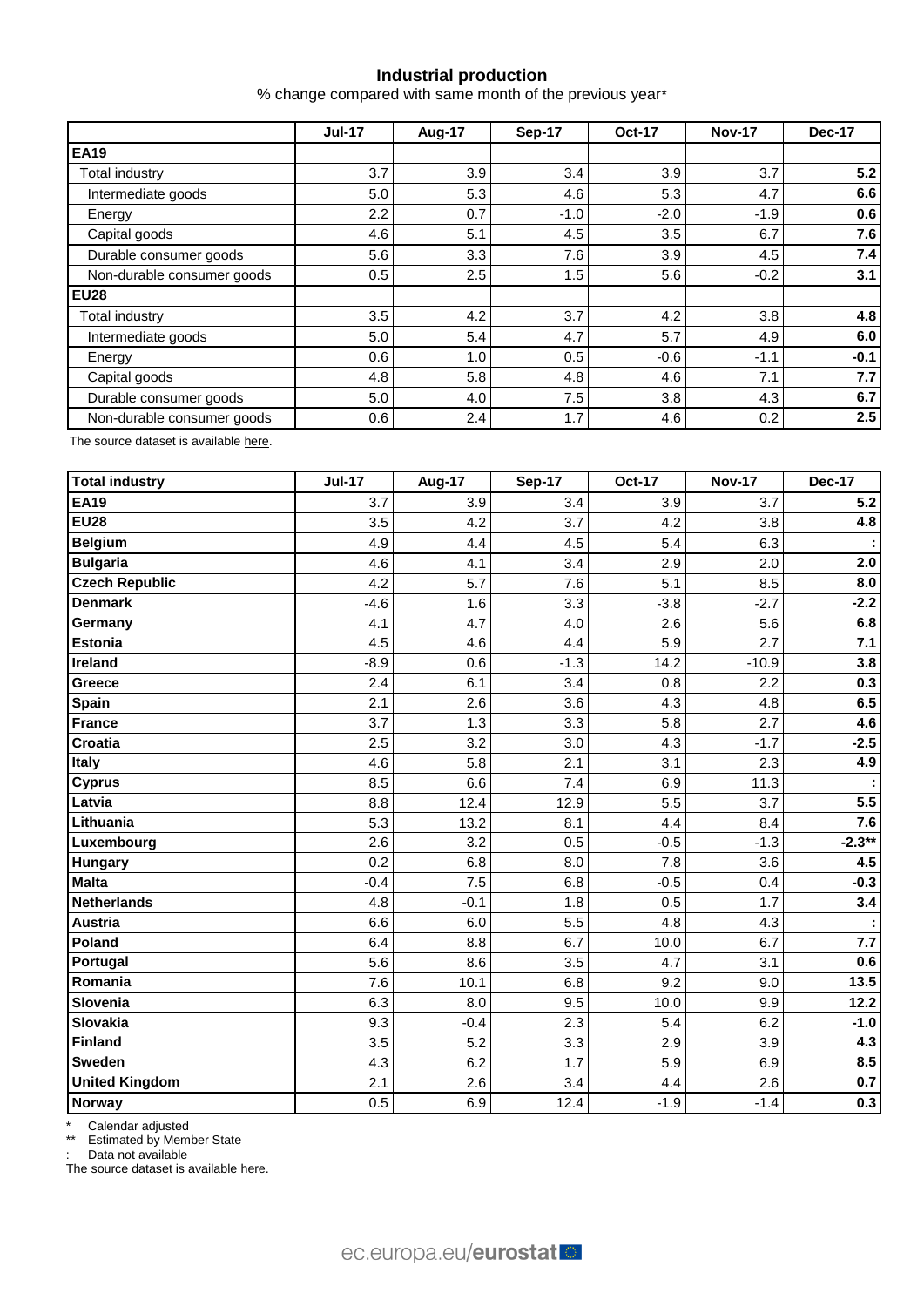## **Production indices for total industry, calendar and seasonally adjusted** (base year 2010)

|                       | 12/16 | 01/17 | 02/17 | 03/17 | 04/17 | 05/17 | 06/17 | 07/17 | 08/17 | 09/17 | 10/17 | 11/17 | 12/17 |
|-----------------------|-------|-------|-------|-------|-------|-------|-------|-------|-------|-------|-------|-------|-------|
| <b>EA19</b>           | 105.6 | 105.9 | 105.8 | 106.3 | 106.5 | 108.1 | 107.5 | 107.9 | 109.5 | 108.9 | 109.3 | 110.7 | 111.1 |
| <b>EU28</b>           | 106.8 | 107.1 | 107.0 | 107.5 | 107.6 | 109.1 | 108.6 | 108.5 | 110.3 | 109.9 | 110.3 | 111.6 | 111.9 |
| <b>Belgium</b>        | 113.7 | 108.5 | 112.1 | 110.4 | 110.4 | 110.7 | 112.7 | 115.7 | 114.7 | 112.3 | 114.0 | 116.0 |       |
| <b>Bulgaria</b>       | 116.0 | 112.4 | 116.7 | 117.9 | 117.0 | 119.9 | 117.8 | 118.3 | 118.0 | 118.3 | 116.9 | 117.8 | 118.6 |
| <b>Czech Republic</b> | 119.6 | 124.2 | 124.9 | 124.4 | 125.9 | 129.5 | 125.1 | 113.7 | 129.4 | 128.8 | 126.8 | 131.3 | 129.3 |
| <b>Denmark</b>        | 112.7 | 108.3 | 109.4 | 111.8 | 109.1 | 111.3 | 108.4 | 106.0 | 109.8 | 104.9 | 107.1 | 109.0 | 110.3 |
| Germany               | 108.9 | 110.7 | 111.3 | 111.4 | 112.3 | 113.9 | 112.8 | 112.7 | 116.2 | 114.6 | 113.2 | 117.1 | 116.5 |
| <b>Estonia</b>        | 138.9 | 140.4 | 142.8 | 146.1 | 147.0 | 145.4 | 145.5 | 140.9 | 141.0 | 144.9 | 147.2 | 145.2 | 148.8 |
| Ireland               | 157.5 | 163.5 | 144.4 | 146.0 | 156.5 | 161.3 | 149.3 | 151.3 | 153.5 | 156.1 | 174.1 | 157.5 | 162.2 |
| Greece                | 94.8  | 97.3  | 96.7  | 95.5  | 92.6  | 93.2  | 92.8  | 93.2  | 95.9  | 93.0  | 94.2  | 94.9  | 95.7  |
| Spain                 | 96.6  | 97.3  | 97.1  | 96.9  | 96.8  | 98.5  | 98.4  | 98.2  | 99.5  | 99.7  | 100.4 | 101.5 | 102.4 |
| <b>France</b>         | 101.7 | 102.0 | 100.2 | 102.6 | 102.0 | 103.9 | 102.7 | 103.7 | 103.4 | 104.3 | 106.1 | 105.7 | 106.3 |
| Croatia               | 107.1 | 101.8 | 100.9 | 101.6 | 99.1  | 101.8 | 102.6 | 101.3 | 101.7 | 102.8 | 104.2 | 102.5 | 104.1 |
| <b>Italy</b>          | 95.6  | 94.0  | 95.0  | 95.5  | 95.1  | 95.8  | 96.9  | 97.0  | 98.2  | 96.9  | 97.5  | 97.7  | 99.3  |
| <b>Cyprus</b>         | 83.0  | 83.6  | 84.4  | 85.6  | 83.5  | 84.9  | 85.0  | 86.9  | 86.2  | 86.3  | 87.3  | 89.3  |       |
| Latvia                | 130.8 | 127.6 | 131.8 | 133.1 | 132.7 | 135.0 | 134.5 | 134.6 | 136.2 | 138.1 | 135.4 | 136.2 | 138.0 |
| Lithuania             | 128.0 | 126.4 | 127.0 | 126.4 | 117.8 | 129.8 | 131.1 | 127.5 | 133.3 | 136.2 | 138.7 | 144.1 | 140.4 |
| Luxembourg            | 101.5 | 94.0  | 96.5  | 100.2 | 98.9  | 98.4  | 100.3 | 101.0 | 99.1  | 99.0  | 96.8  | 96.7  | 99.1* |
| <b>Hungary</b>        | 124.1 | 124.5 | 128.2 | 129.2 | 128.2 | 130.8 | 129.0 | 123.6 | 130.3 | 129.4 | 131.0 | 128.2 | 129.8 |
| <b>Malta</b>          | 99.8  | 100.7 | 102.9 | 100.0 | 100.3 | 101.3 | 98.6  | 96.7  | 102.8 | 102.8 | 96.4  | 98.6  | 99.3  |
| <b>Netherlands</b>    | 97.5  | 96.6  | 96.5  | 94.1  | 94.8  | 95.9  | 96.6  | 96.9  | 95.0  | 97.8  | 96.6  | 99.7  | 100.9 |
| <b>Austria</b>        | 115.6 | 112.7 | 116.4 | 117.1 | 117.3 | 117.4 | 118.1 | 119.6 | 120.5 | 120.0 | 120.3 | 121.0 |       |
| Poland                | 127.2 | 127.2 | 128.2 | 130.6 | 129.1 | 130.7 | 131.4 | 130.1 | 134.1 | 132.5 | 134.7 | 134.2 | 136.7 |
| Portugal              | 101.6 | 101.9 | 100.0 | 103.3 | 98.4  | 103.4 | 103.3 | 105.7 | 110.5 | 104.1 | 103.0 | 103.4 | 102.9 |
| Romania               | 137.3 | 136.9 | 138.7 | 142.5 | 143.3 | 148.0 | 145.6 | 143.9 | 146.0 | 145.1 | 147.0 | 148.5 | 154.1 |
| Slovenia              | 118.3 | 116.3 | 120.3 | 121.6 | 120.6 | 122.8 | 122.1 | 123.0 | 124.8 | 127.3 | 127.6 | 128.7 | 132.2 |
| Slovakia              | 143.2 | 142.5 | 141.2 | 146.4 | 138.5 | 143.7 | 143.1 | 138.6 | 141.9 | 143.2 | 145.1 | 146.3 | 142.4 |
| <b>Finland</b>        | 96.4  | 96.8  | 96.5  | 97.7  | 97.8  | 99.8  | 99.3  | 99.6  | 99.4  | 99.7  | 99.9  | 100.6 | 100.7 |
| <b>Sweden</b>         | 99.9  | 102.5 | 102.9 | 103.6 | 101.8 | 103.9 | 104.2 | 103.5 | 101.4 | 104.6 | 105.8 | 107.5 | 108.5 |
| <b>United Kingdom</b> | 102.4 | 102.0 | 101.1 | 100.4 | 100.7 | 101.1 | 101.8 | 102.2 | 102.5 | 103.2 | 103.4 | 103.7 | 102.3 |
| Norway                | 95.3  | 98.6  | 98.0  | 98.0  | 98.7  | 98.1  | 98.6  | 99.6  | 99.4  | 97.6  | 96.3  | 96.6  | 96.3  |

\* Estimated by Member State

: Data not available

The source dataset is available [here.](http://appsso.eurostat.ec.europa.eu/nui/show.do?query=BOOKMARK_DS-069583_QID_24071044_UID_-3F171EB0&layout=TIME,C,X,0;GEO,L,Y,0;INDIC_BT,L,Z,0;S_ADJ,L,Z,1;UNIT,L,Z,2;NACE_R2,L,Z,3;INDICATORS,C,Z,4;&zSelection=DS-069583UNIT,I10;DS-069583S_ADJ,SCA;DS-069583INDIC_BT,PROD;DS-069583INDICATORS,OBS_FLAG;DS-069583NACE_R2,B-D;&rankName1=UNIT_1_2_-1_2&rankName2=INDIC-BT_1_2_-1_2&rankName3=INDICATORS_1_2_-1_2&rankName4=S-ADJ_1_2_-1_2&rankName5=NACE-R2_1_2_1_1&rankName6=TIME_1_0_0_0&rankName7=GEO_1_2_0_1&sortC=ASC_-1_FIRST&rStp=&cStp=&rDCh=&cDCh=&rDM=true&cDM=true&footnes=false&empty=false&wai=false&time_mode=ROLLING&time_most_recent=true&lang=EN&cfo=%23%23%23%2C%23%23%23.%23%23%23)